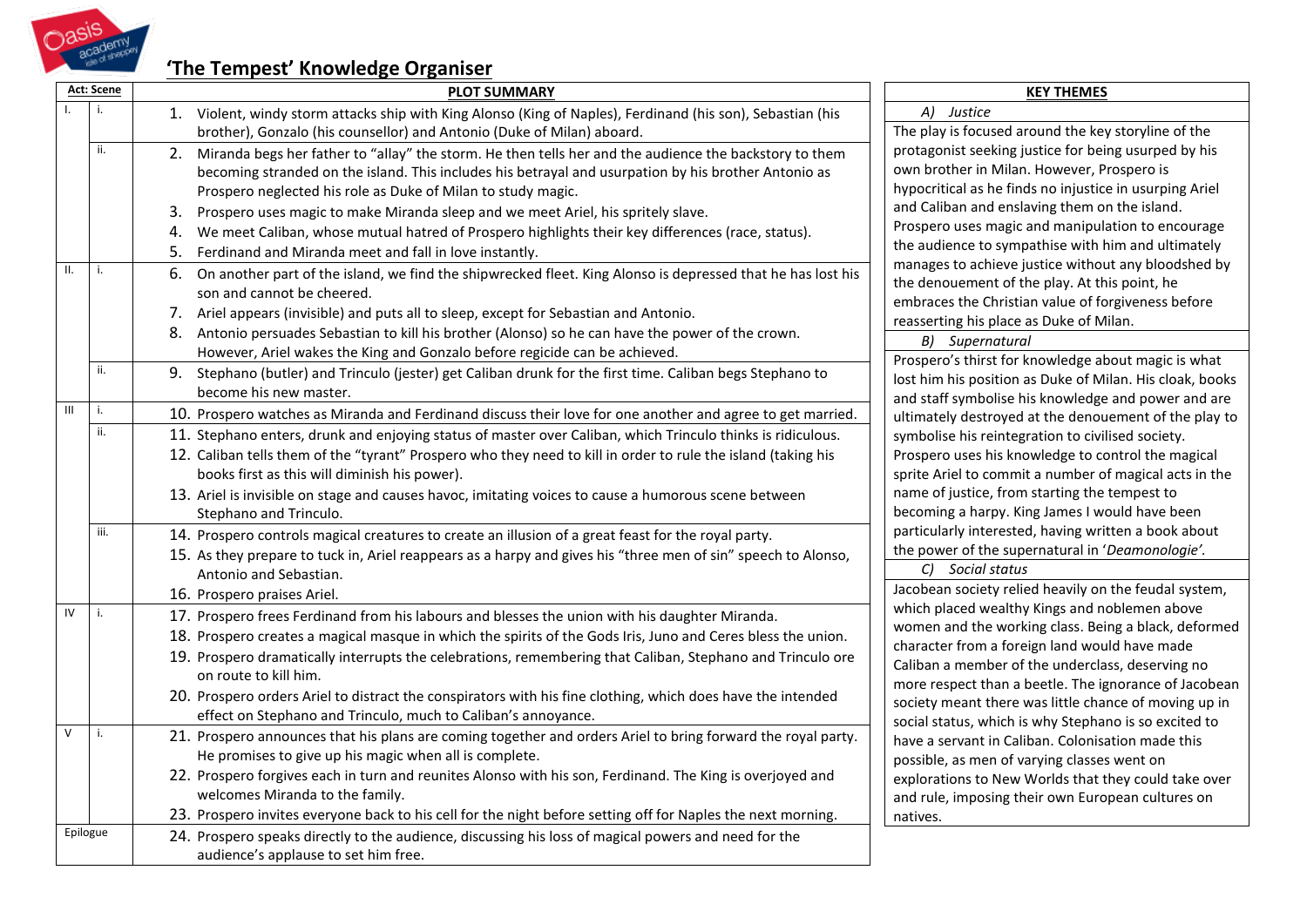

## **'The Tempest' Knowledge Organiser**

| Picture       | Quotation                                                                                                                                         | Explanation                                                                                                                                                                                                                                                                                                                                                                                                                                                                        | Picture        | Quotation                                                                                                                                                                                         | Explanation                                                                                                                                                                                                                                                                                                                                                                                                                                                                           |
|---------------|---------------------------------------------------------------------------------------------------------------------------------------------------|------------------------------------------------------------------------------------------------------------------------------------------------------------------------------------------------------------------------------------------------------------------------------------------------------------------------------------------------------------------------------------------------------------------------------------------------------------------------------------|----------------|---------------------------------------------------------------------------------------------------------------------------------------------------------------------------------------------------|---------------------------------------------------------------------------------------------------------------------------------------------------------------------------------------------------------------------------------------------------------------------------------------------------------------------------------------------------------------------------------------------------------------------------------------------------------------------------------------|
| 1)<br>bro     | "in my false brother /<br>Awaked an evil<br>nature." (Prospero,<br>Lii)                                                                           | Prospero's disappointment and hurt after<br>his brother's betrayal is apparent through<br>the use of the adjective "false." At a time<br>when religion was so central to life, the<br>adjective "evil" reinforces this hatred,<br>linking Antonio's actions to those of the<br>devil.                                                                                                                                                                                              | 6)             | "I am your wife, if you<br>will marry me./ If not,<br>I'll die your maid."<br>(Miranda to Ferdinand<br>III.i)                                                                                     | In patriarchal England, a woman's role was to<br>find a suitable husband and bear children,<br>thus Miranda's eagerness to marry Ferdinand<br>and move from her father's possession to his.<br>Being a Petrarchan lover, hyperbole is used to<br>exaggerate Miranda's devotion to her new<br>found love.                                                                                                                                                                              |
| 2)<br>#*\$@*! | "You taught me<br>language, and my<br>profit on't<br>Is I know how to<br>curse." (Caliban to<br>Prospero, I.ii)                                   | When colonising New Worlds, Europeans<br>imposed their own cultures and languages<br>on the natives, considering them to be far<br>superior. This caused tension between the<br>colonisers and the colonised who were<br>becoming displaced on their own<br>homelands. This is reflected through the<br>relationship between                                                                                                                                                       | 7)             | "Be not afeard. The isle<br>is full of noises.<br>Sounds, and sweet airs,<br>that give delight and<br>hurt not." (Caliban, III.ii)                                                                | Most people in the Jacobean audience would<br>have never travelled, let alone abroad, thus<br>the island upon which the play is set is exotic<br>and exciting. The "noises" native to the island<br>would have been foreign to the audience in a<br>similar way to Stephano and Trinculo. The use<br>of sibilance adds a sinister undertone as the<br>unknown and 'other' were perceived as<br>dangerous and scary. This could also reflect<br>the supernatural living on the island. |
| 3)            | "abhorred slavevile<br>race" (Miranda to<br>Caliban, I.ii)                                                                                        | Being a woman in patriarchal Jacobean<br>England, Miranda had very little voice or<br>power yet still uses derogatory language<br>when talking to Caliban. The adjectives<br>"abhorred" and "vile" imply she is<br>disgusted at the site of the native, probably<br>because he attempted to rape her as a<br>result of his animal instinct to procreate.<br>Her reference to him being a "slave"<br>reinforces that he is at the bottom of the<br>feudal system due to his "race". | 8)             | "You are three men of<br>sin, whom Destiny,<br>That hath to instrument<br>this lower world<br>Hath caused to belch up<br>you;<br>you 'mongst men<br>Being most unfit to<br>live." (Ariel III.iii) | Taking a Godly status in the play, Prospero<br>uses Ariel in the climax of the play to commit<br>his ultimate act of judgement. Appearing in<br>the form of a harpy (a creature from Greek<br>mythology who carried souls to the<br>underworld), Ariel reminds Antonio, Alonso<br>and Sebastian of their wrongdoings against<br>Prospero and warns them that they shall be<br>punished for their actions. After this, Prospero<br>is able to forgive and move on.                     |
|               | "My strong<br>imagination sees a<br>crown dropping upon<br>thy head." (Antonio<br>to Sebastian, II.i)                                             | The adjective "strong" reflects Antonio's<br>robust ambition, which resulted in him<br>usurping our protagonist. The image of a<br>"crown dropping" symbolises the image of<br>King Alonso's regicide and Sebastian<br>"drop" into sin if he is to commit the crime.<br>As the divine right dictated that God<br>selecting the King, overriding this decision<br>would have been sinful.                                                                                           | 9)<br>CONTRACT | "help to celebrate a<br>contract of true love"<br>(Prospero, IV.i)                                                                                                                                | Using language from the semantic field of<br>business, "contract" links to the patriarchal<br>system in which fathers would select the best<br>match for their daughters based on who<br>would benefit them the most. In this case,<br>giving Miranda to Ferdinand will support<br>Prospero in being reinstated as Duke of Milan.<br>It is convenient that Prospero has managed to<br>orchestrate "true love."                                                                        |
| 5)            | "I'll show thee every<br>fertile inch o' th'<br>island;<br>And I will kiss thy<br>foot: I prithee, be my<br>god." (Caliban to<br>Stephano, II.ii) | Caliban is eager to get rid of the<br>"tyran[ical]" rule of Prospero so turns to<br>Stephano, a butler, to take his place. This<br>would have been comical to the audience<br>as Stephano is uneducated and drunk and<br>being near the bottom of the social<br>hierarchy would not make him fit to rule.<br>Being uncivilised, Caliban is ignorant to this<br>and is even blasphemous by asking<br>Stephano to be his god.                                                        | 10)            | "I'll break my staffI'll<br>down my book"<br>(Prospero, V.i)                                                                                                                                      | Prospero's "staff" and "book[s]" symbolise his<br>power and link to magic which the verbs<br>"break" and "drown" tell us he is giving up as<br>he re-enters civilised society. As King James I<br>feared the supernatural, it is important that<br>Shakespeare makes the decision for Prospero<br>to leaves his supernatural connection behind<br>in the New World rather than returning to<br>Europe with it.                                                                        |